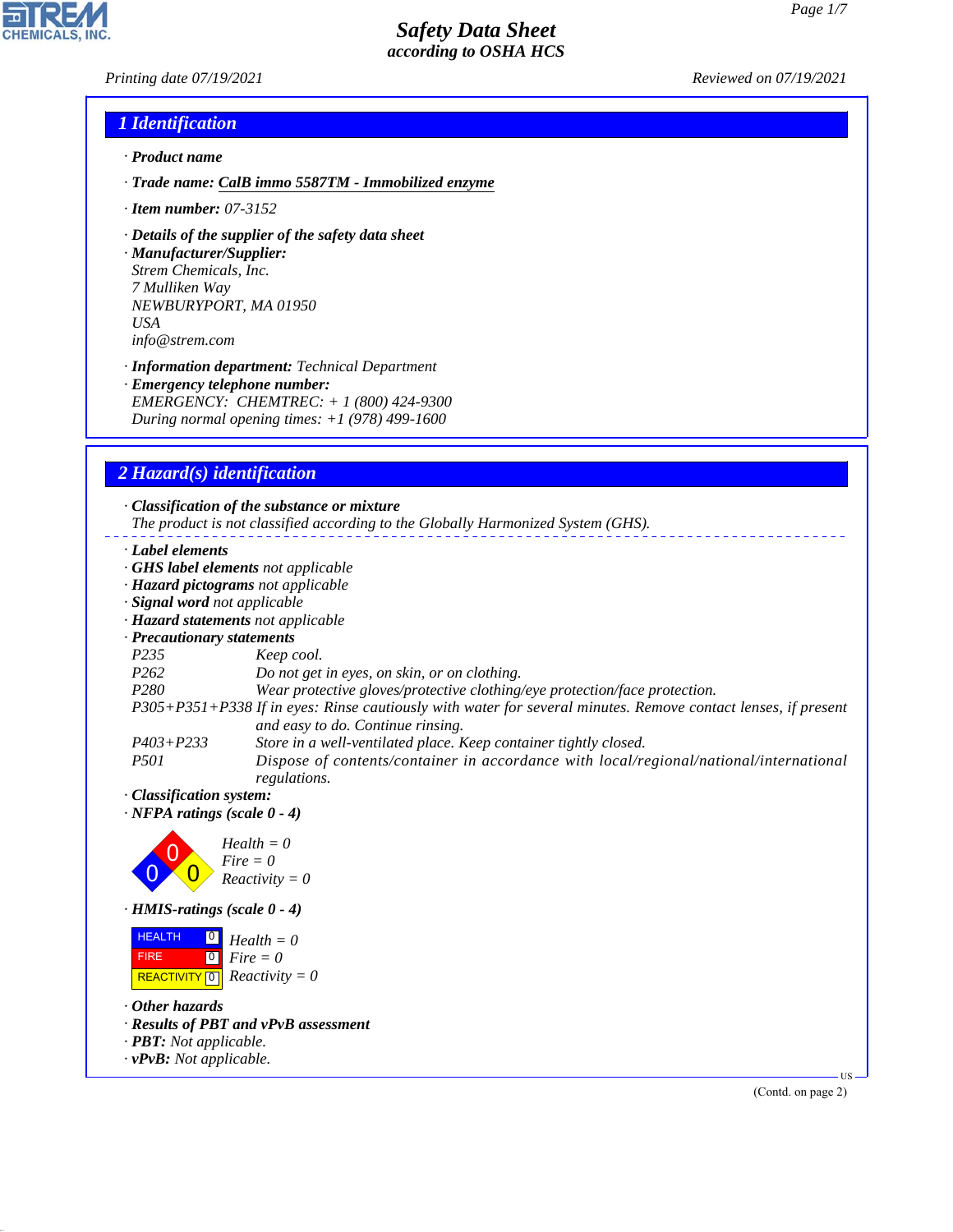*Printing date 07/19/2021 Reviewed on 07/19/2021*

*Trade name: CalB immo 5587TM - Immobilized enzyme*

(Contd. of page 1)

#### *3 Composition/information on ingredients*

- *· Chemical characterization: Mixtures*
- *· Description: Mixture of the substances listed below with nonhazardous additions.*
- *· Dangerous components: not applicable*

#### *4 First-aid measures*

- *· Description of first aid measures*
- *· General information: No special measures required.*
- *· After inhalation: Supply fresh air; consult doctor in case of complaints.*
- *· After skin contact: Generally the product does not irritate the skin.*
- *· After eye contact: Rinse opened eye for several minutes under running water. Then consult a doctor.*
- *· After swallowing: If symptoms persist consult doctor.*
- *· Information for doctor:*
- *· Most important symptoms and effects, both acute and delayed No further relevant information available.*
- *· Indication of any immediate medical attention and special treatment needed*
- *No further relevant information available.*

### *5 Fire-fighting measures*

- *· Extinguishing media*
- *· Suitable extinguishing agents: Use fire fighting measures that suit the environment.*
- *· Special hazards arising from the substance or mixture No further relevant information available.*
- *· Advice for firefighters*
- *· Protective equipment: No special measures required.*

### *6 Accidental release measures*

- *· Personal precautions, protective equipment and emergency procedures Not required.*
- *· Environmental precautions: No special measures required.*
- *· Methods and material for containment and cleaning up:*
- *Dispose contaminated material as waste according to item 13.*
- *· Reference to other sections*
- *See Section 7 for information on safe handling.*
- *See Section 8 for information on personal protection equipment.*
- *See Section 13 for disposal information.*

#### *· Protective Action Criteria for Chemicals*

*· PAC-1:*

*None of the ingredients is listed.*

*· PAC-2:*

*None of the ingredients is listed.*

*· PAC-3:*

44.1.1

*None of the ingredients is listed.*

(Contd. on page 3)

US

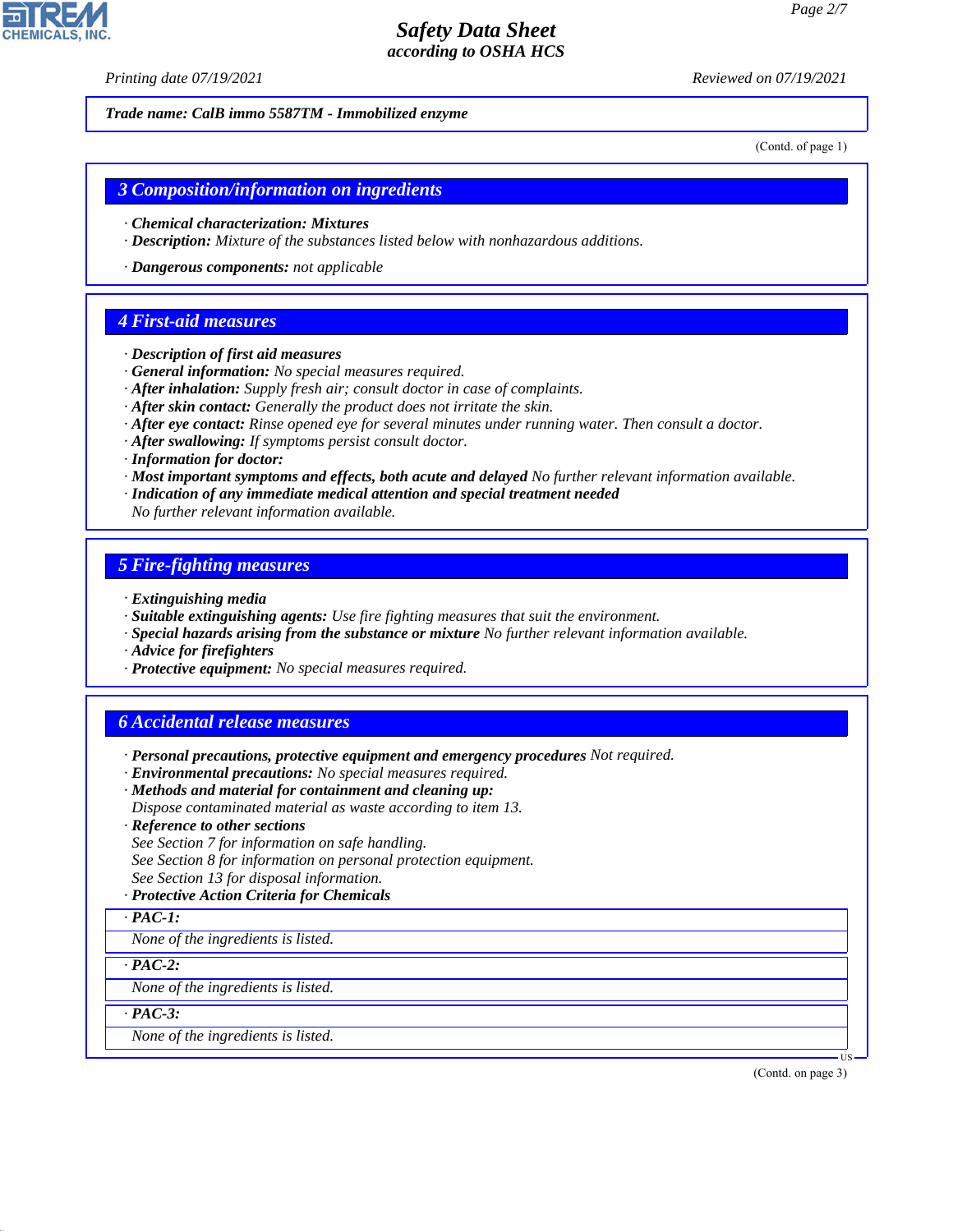*Printing date 07/19/2021 Reviewed on 07/19/2021*

*Trade name: CalB immo 5587TM - Immobilized enzyme*

(Contd. of page 2)

### *7 Handling and storage*

- *· Handling:*
- *· Precautions for safe handling No special measures required.*
- *· Information about protection against explosions and fires: No special measures required.*
- *· Conditions for safe storage, including any incompatibilities*
- *· Storage: Keep cool.*
- *· Requirements to be met by storerooms and receptacles: No special requirements.*
- *· Information about storage in one common storage facility: Not required.*
- *· Further information about storage conditions: None.*
- *· Recommended storage temperature: Store at temperatures not exceeding 4 °C. Keep cool.*
- *· Specific end use(s) No further relevant information available.*

### *8 Exposure controls/personal protection*

*· Additional information about design of technical systems: No further data; see item 7.*

- *· Control parameters*
- *· Components with limit values that require monitoring at the workplace:*

*The product does not contain any relevant quantities of materials with critical values that have to be monitored at the workplace.*

- *· Additional information: The lists that were valid during the creation were used as basis.*
- *· Exposure controls*
- *· Personal protective equipment:*
- *· General protective and hygienic measures:*
- *The usual precautionary measures for handling chemicals should be followed.*
- *· Breathing equipment: Not required.*
- *· Protection of hands:*



44.1.1

\_S*Protective gloves*

*The glove material has to be impermeable and resistant to the product/ the substance/ the preparation. Due to missing tests no recommendation to the glove material can be given for the product/ the preparation/ the chemical mixture.*

*Selection of the glove material on consideration of the penetration times, rates of diffusion and the degradation · Material of gloves*

*The selection of the suitable gloves does not only depend on the material, but also on further marks of quality and varies from manufacturer to manufacturer. As the product is a preparation of several substances, the resistance of the glove material can not be calculated in advance and has therefore to be checked prior to the application. · Penetration time of glove material*

*The exact break through time has to be found out by the manufacturer of the protective gloves and has to be observed.*

*· Eye protection: Safety glasses*

(Contd. on page 4)

US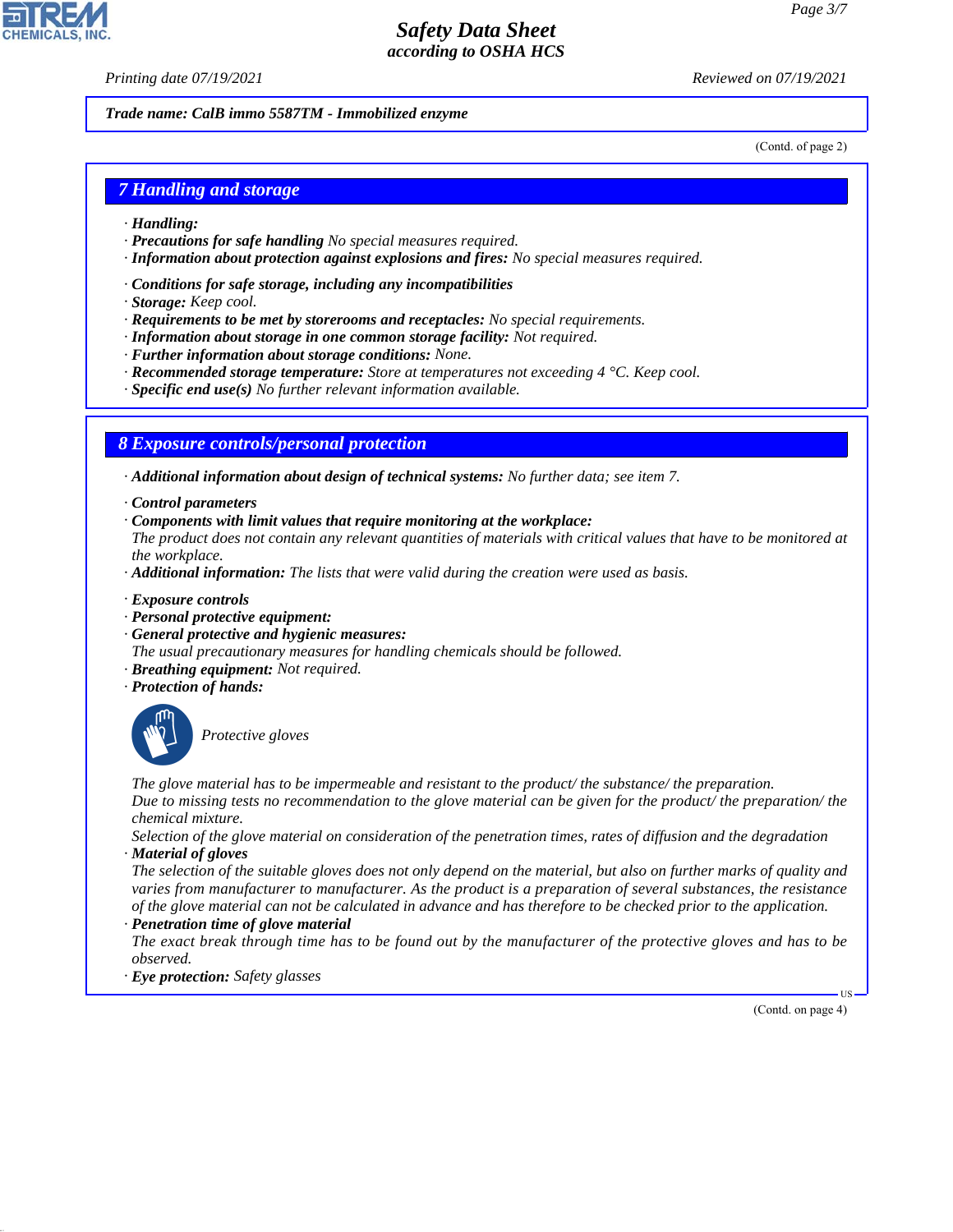$\mathbf{r}$ 

**CHEMICALS, INC.** 

*Printing date 07/19/2021 Reviewed on 07/19/2021*

*Trade name: CalB immo 5587TM - Immobilized enzyme*

(Contd. of page 3)

| 9 Physical and chemical properties                         |                                               |  |
|------------------------------------------------------------|-----------------------------------------------|--|
| · Information on basic physical and chemical properties    |                                               |  |
| · General Information                                      |                                               |  |
| $\cdot$ Appearance:                                        |                                               |  |
| Form:                                                      | Pellets                                       |  |
| Color:                                                     | Whitish                                       |  |
| $\cdot$ Odor:                                              | Characteristic                                |  |
| · Odor threshold:                                          | Not determined.                               |  |
| $\cdot$ pH-value:                                          | Not applicable.                               |  |
| · Change in condition                                      |                                               |  |
| Melting point/Melting range:                               | Undetermined.                                 |  |
| <b>Boiling point/Boiling range:</b>                        | Undetermined.                                 |  |
| · Flash point:                                             | Not applicable.                               |  |
| · Flammability (solid, gaseous):                           | Product is not flammable                      |  |
| · Ignition temperature:                                    |                                               |  |
| <b>Decomposition temperature:</b>                          | Not determined.                               |  |
| · Auto igniting:                                           | Product is not selfigniting.                  |  |
| · Danger of explosion:                                     | Product does not present an explosion hazard. |  |
| · Explosion limits:                                        |                                               |  |
| Lower:                                                     | Not determined.                               |  |
| <b>Upper:</b>                                              | Not determined.                               |  |
| · Vapor pressure:                                          | Not applicable.                               |  |
| $\cdot$ Density:                                           | Not determined.                               |  |
| · Relative density                                         | Not determined.                               |  |
| · Vapor density                                            | Not applicable.                               |  |
| $\cdot$ Evaporation rate                                   | Not applicable.                               |  |
| · Solubility in / Miscibility with                         |                                               |  |
| Water:                                                     | Insoluble.                                    |  |
| · Partition coefficient (n-octanol/water): Not determined. |                                               |  |
| · Viscosity:                                               |                                               |  |
| Dynamic:                                                   | Not applicable.                               |  |
| Kinematic:                                                 | Not applicable.                               |  |
| · Solvent content:                                         |                                               |  |
| Organic solvents:                                          | $0.0\%$                                       |  |
| <b>VOC</b> content:                                        | 0.0 g/l / 0.00 lb/gl                          |  |
| $\cdot$ Other information                                  | No further relevant information available.    |  |

# *10 Stability and reactivity*

*· Reactivity No further relevant information available.*

*· Chemical stability*

44.1.1

*· Thermal decomposition / conditions to be avoided: No decomposition if used according to specifications.*

- *· Possibility of hazardous reactions No dangerous reactions known.*
- *· Conditions to avoid No further relevant information available.*

(Contd. on page 5)

US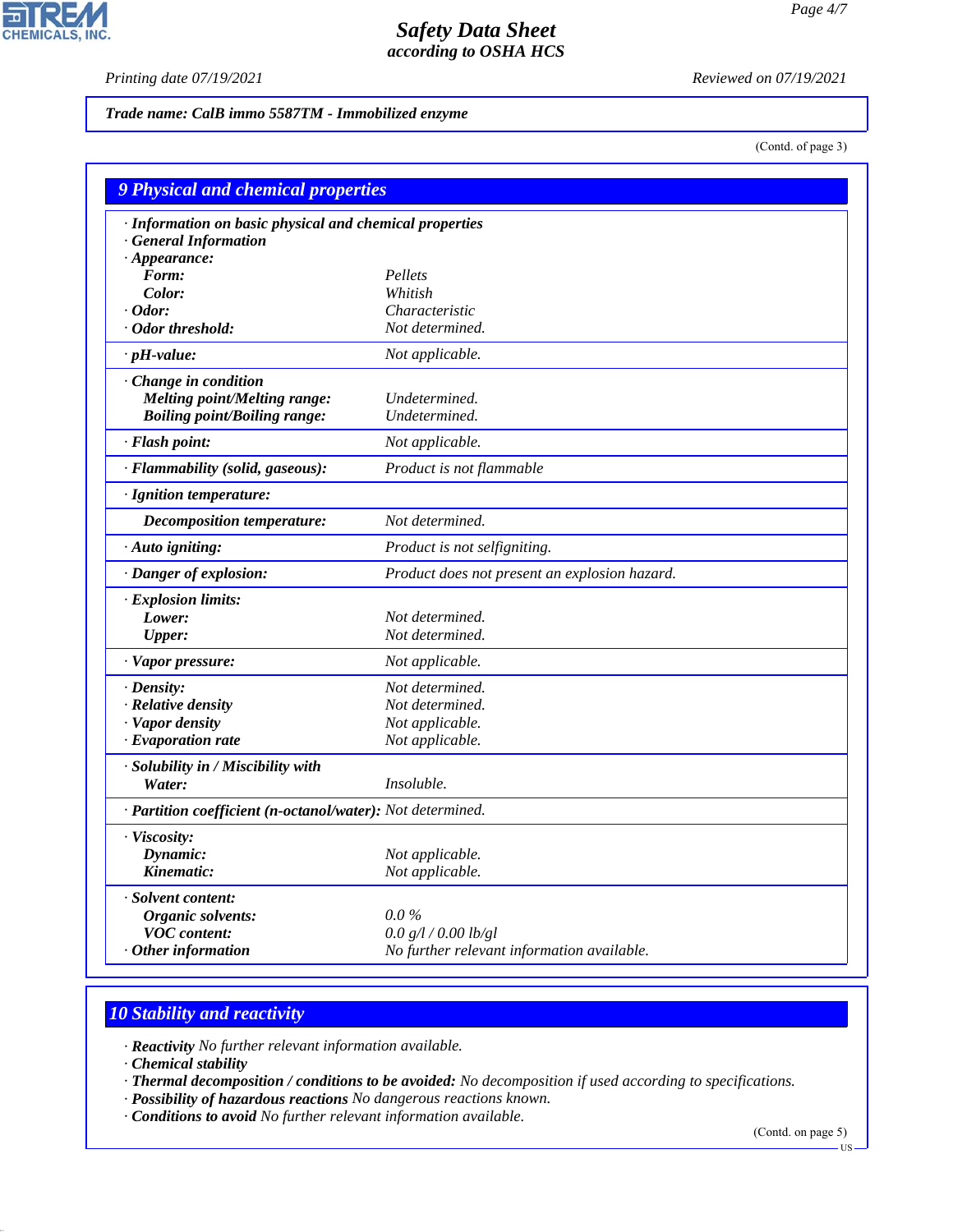*Printing date 07/19/2021 Reviewed on 07/19/2021*

### *Trade name: CalB immo 5587TM - Immobilized enzyme*

- *· Incompatible materials: No further relevant information available.*
- *· Hazardous decomposition products: No dangerous decomposition products known.*

### *11 Toxicological information*

- *· Information on toxicological effects*
- *· Acute toxicity:*
- *· Primary irritant effect:*
- *· on the skin: No irritant effect.*
- *· on the eye: No irritating effect.*
- *· Sensitization: No sensitizing effects known.*
- *· Additional toxicological information:*
- *The product is not subject to classification according to internally approved calculation methods for preparations:*

*When used and handled according to specifications, the product does not have any harmful effects according to our experience and the information provided to us.*

#### *· Carcinogenic categories*

*· IARC (International Agency for Research on Cancer)*

*None of the ingredients is listed.*

#### *· NTP (National Toxicology Program)*

*None of the ingredients is listed.*

#### *· OSHA-Ca (Occupational Safety & Health Administration)*

*None of the ingredients is listed.*

## *12 Ecological information*

#### *· Toxicity*

- *· Aquatic toxicity: No further relevant information available.*
- *· Persistence and degradability No further relevant information available.*
- *· Behavior in environmental systems:*
- *· Bioaccumulative potential No further relevant information available.*
- *· Mobility in soil No further relevant information available.*
- *· Additional ecological information:*
- *· General notes: Not known to be hazardous to water.*
- *· Results of PBT and vPvB assessment*
- *· PBT: Not applicable.*
- *· vPvB: Not applicable.*
- *· Other adverse effects No further relevant information available.*

## *13 Disposal considerations*

- *· Waste treatment methods*
- *· Recommendation: Disposal must be made according to official regulations.*
- *· Uncleaned packagings:*

44.1.1

*· Recommendation: Disposal must be made according to official regulations.*

(Contd. on page 6)

US



(Contd. of page 4)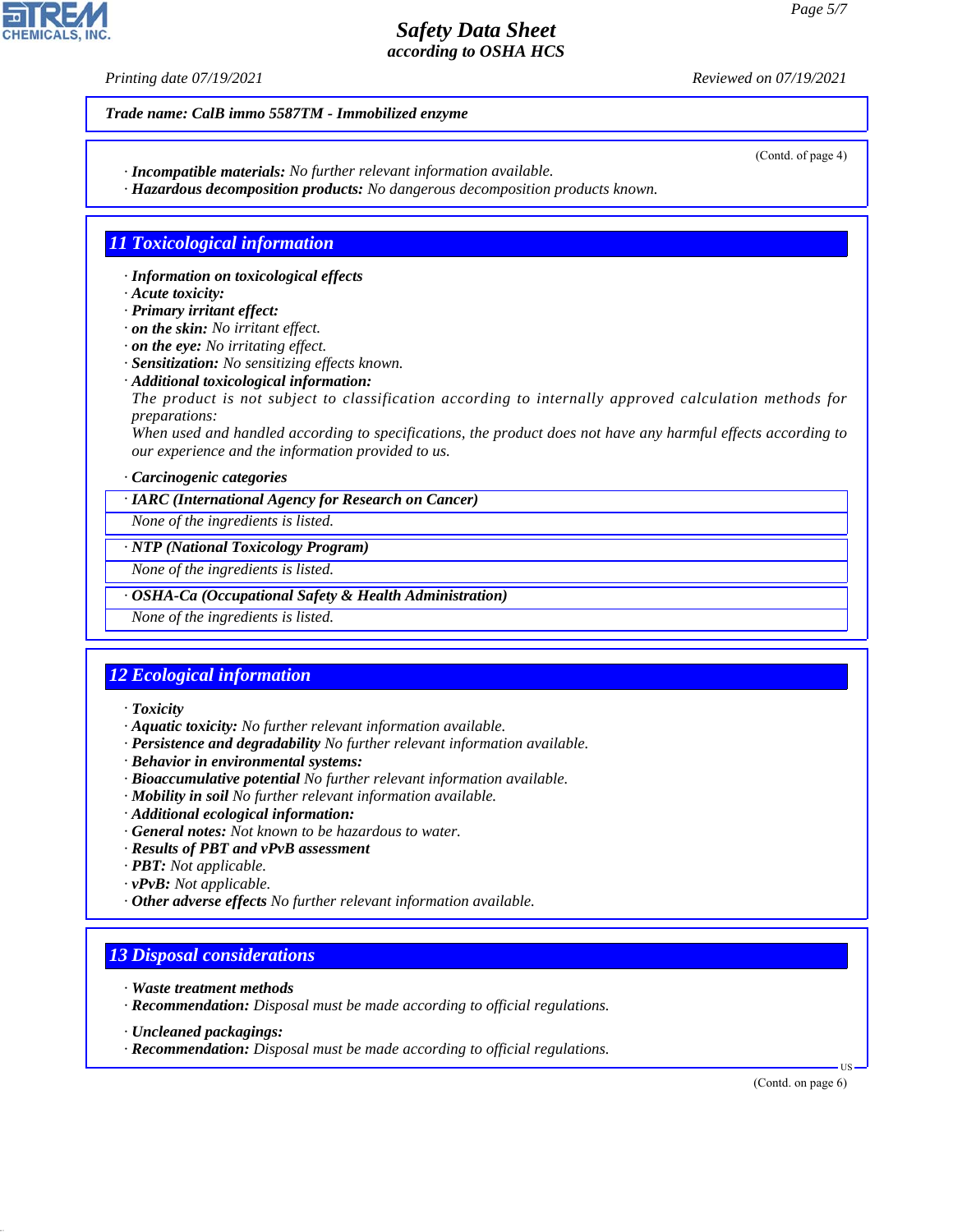$\mathbf{L}$ 

**CHEMICALS, INC.** 

*Printing date 07/19/2021 Reviewed on 07/19/2021*

*Trade name: CalB immo 5587TM - Immobilized enzyme*

(Contd. of page 5)

| <b>14 Transport information</b>                                                     |                 |
|-------------------------------------------------------------------------------------|-----------------|
| $\cdot$ UN-Number<br>· DOT, ADN, IMDG, IATA                                         | not regulated   |
| $\cdot$ UN proper shipping name<br>· DOT, ADN, IMDG, IATA                           | not regulated   |
| $\cdot$ Transport hazard class(es)                                                  |                 |
| · DOT, ADN, IMDG, IATA<br>· Class                                                   | not regulated   |
| · Packing group<br>· DOT, IMDG, IATA                                                | not regulated   |
| · Environmental hazards:                                                            | Not applicable. |
| · Special precautions for user                                                      | Not applicable. |
| · Transport in bulk according to Annex II of<br><b>MARPOL73/78 and the IBC Code</b> | Not applicable. |
| · UN "Model Regulation":                                                            | not regulated   |

### *15 Regulatory information*

*· Safety, health and environmental regulations/legislation specific for the substance or mixture · Sara*

*· Section 355 (extremely hazardous substances):*

*None of the ingredients is listed.*

*· Section 313 (Specific toxic chemical listings):*

*None of the ingredients is listed.*

*· TSCA (Toxic Substances Control Act):*

*None of the ingredients is listed.*

*· Proposition 65*

*· Chemicals known to cause cancer:*

*None of the ingredients is listed.*

*· Chemicals known to cause reproductive toxicity for females:*

*None of the ingredients is listed.*

*· Chemicals known to cause reproductive toxicity for males:*

*None of the ingredients is listed.*

*· Chemicals known to cause developmental toxicity:*

*None of the ingredients is listed.*

*· Carcinogenic categories*

*· EPA (Environmental Protection Agency)*

*None of the ingredients is listed.*

*· TLV (Threshold Limit Value established by ACGIH)*

*None of the ingredients is listed.*

*· NIOSH-Ca (National Institute for Occupational Safety and Health)*

*None of the ingredients is listed.*

44.1.1

(Contd. on page 7)

US